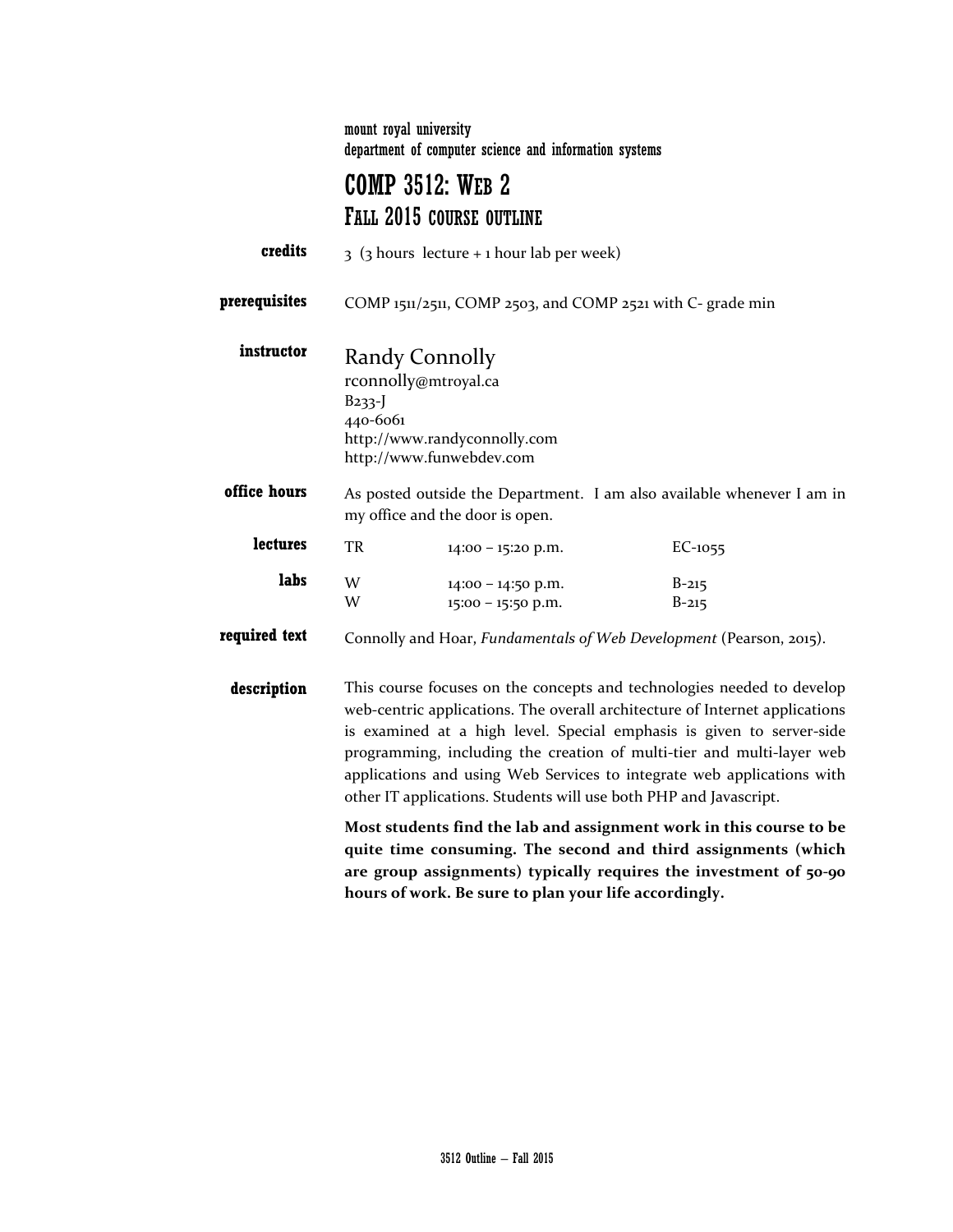**course format** There are four hours of scheduled instruction per week. New material will be formally presented in lectures. Labs will be used to reinforce the lectures by providing an opportunity to study examples and practice the application of concepts. Labs are not just for students who require extra help; they are an integral part of the course and attendance is expected. You will also have to do a lot of work outside of scheduled class time.

| grading | The final grade for this course will be determined as follows:** |        |  |  |
|---------|------------------------------------------------------------------|--------|--|--|
|         | Assignment 1 (week of Feb 9-13)                                  | $11\%$ |  |  |
|         | Assignment 2 (week of March 9-13)                                | $11\%$ |  |  |
|         | Assignment 3 (week of April 16)                                  | 15%    |  |  |
|         | Lab Exercises (6-8 worth $1\%$ or $2\%$ each)                    | $10\%$ |  |  |
|         | Quizzes $(4 \omega 2\%$ each)                                    | 8%     |  |  |
|         | Midterm (October 22)                                             | 15%    |  |  |
|         | Final Exam                                                       | 30%    |  |  |
|         |                                                                  |        |  |  |

\*\* - assignment weightings might change

Percentage grades will be converted to letter grades as follows:

| A+ | $67 - 69$ | C+ |
|----|-----------|----|
| A  | $63 - 66$ | C  |
| A- | 60-62     | C- |
| B+ | 55-59     | D+ |
| B  | $50 - 54$ | D  |
| B- | 50<       | F  |
|    |           |    |

The College's complete grading system is described in the Calendar.

**examinations** The midterm date is specified in the marks breakdown section. If any changes to this date are necessary, students will be notified well in advance. Students will not normally be permitted to write a missed test at a later date. If alternative arrangements are possible, they must be made with the instructor prior to the date of the test.

> The midterms will focus on understanding and applying the concepts taught in class. These tests will be made up of short answer style questions, as well as a limited number of larger questions to test students' abilities.

**lab work** The lab work will be done during the labs, or will require only a few days to complete and will focus on a particular aspect of a problem. **Each week lab exercises will be assigned as homework and given a pass/half/fail grade.** You will find it very difficult to successfully complete this course without doing these lab exercises.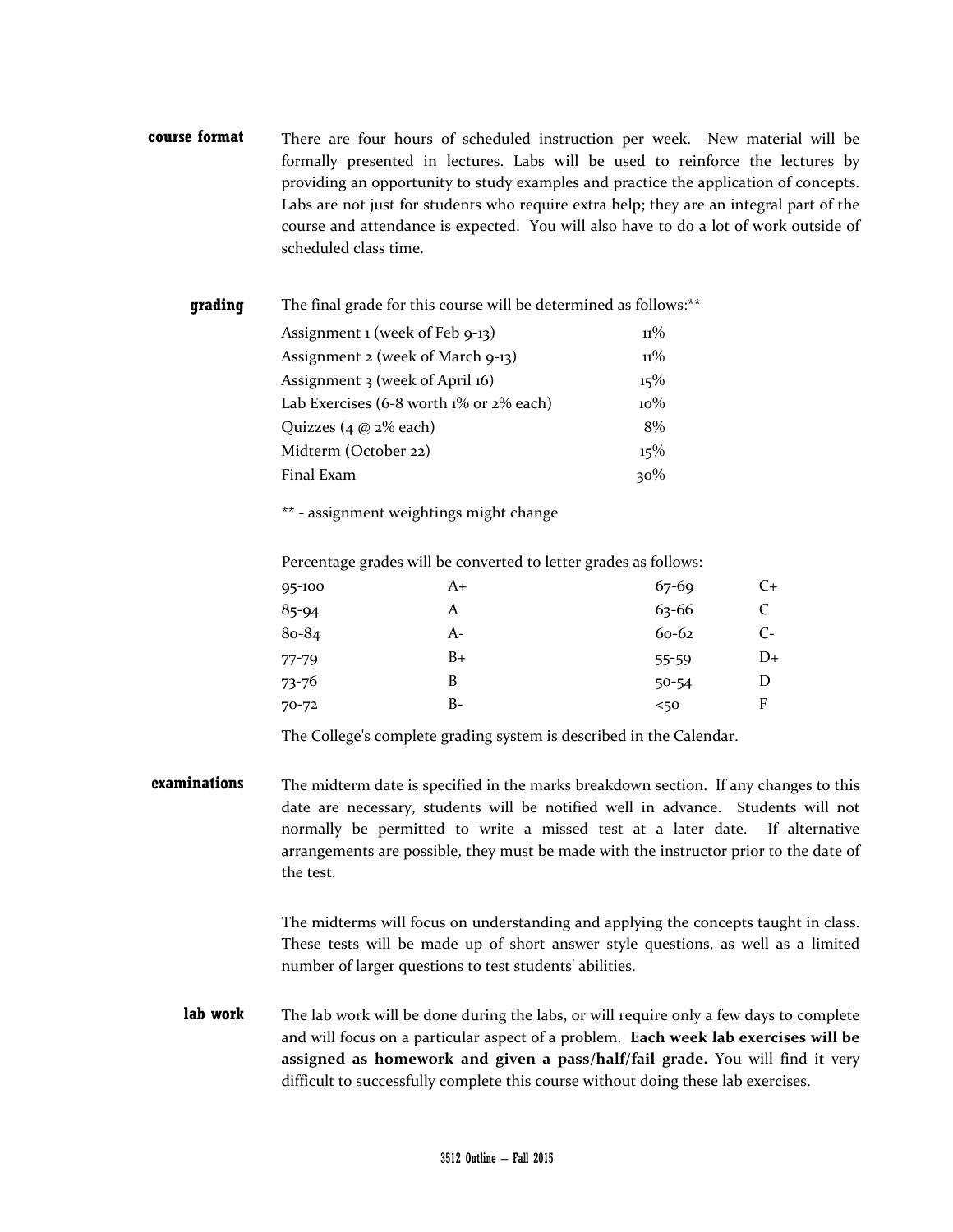#### **technology in lectures** Unless you are expecting a baby, communicating with a dying loved one, or some other emergency, please keep your phone off your desk and out of sight. In return, I promise to give you a short technology break half way through the class. Similarly, I would encourage you to use paper notes rather than a laptop; if you do use a laptop, please do not run videos, go to Facebook, check email, etc., except during your technology break.

**Texting and/or non-academic laptop usage during lectures is strongly correlated with lower GPAs.** There is ample research evidence for this conclusion. You might think you are different or that your occasional texting will do no harm, but this is not true. Also, there are many times in adult life (dating, family events, and business meetings come to mind) when you just need to learn how to function without technological distractions, so you might as well start practicing now.

I would encourage you to read any of the following recent articles for evidence of the deleterious effects of technological distractions on academic performance:

Carrier, L. M., Rosen, L. D., Cheever, N. A., & Lim, A. F. (2015). Causes, effects, and practicalities of everyday multitasking. *Developmental Review*, 35, 64-78.

Gaudreau, P., Miranda, D., & Gareau, A. (2014). Canadian university students in wireless classrooms: What do they do on their laptops and does it really matter?. *Computers & Education*, 70, 245-255.

David, P., Kim, J. H., Brickman, J. S., Ran, W., & Curtis, C. M. (2014). Mobile phone distraction while studying. *New Media & Society*, 1461444814531692.

Dietz, S., & Henrich, C. (2014). Texting as a distraction to learning in college students. *Computers in Human Behavior*, 36, 163-167.

Gupta, N., & Irwin, J. D. (2014). In-class distractions: The role of Facebook and the primary learning task. *Computers in Human Behavior*.

Gingerich, A. C., & Lineweaver, T. T. (2014). OMG! Texting in class= u fail :(empirical evidence that text messaging during class disrupts comprehension. *Teaching of psychology*, 41(1), 44-51.

Junco, R. (2012). Too much face and not enough books: The relationship between multiple indices of Facebook use and academic performance. *Computers in Human Behavior*, 28(1), 187-198.

Junco, R., & Cotten, S. R. (2012). No A 4 U: The relationship between multitasking and academic performance. *Computers & Education*, 59(2), 505-514.

Jacobsen, W. C., & Forste, R. (2011). The wired generation: Academic and social outcomes of electronic media use among university students. *Cyberpsychology, Behavior, and Social Networking*, 14(5), 275-280.

Fried, C. B. (2008). In-class laptop use and its effects on student learning. *Computers & Education*, 50(3), 906-914.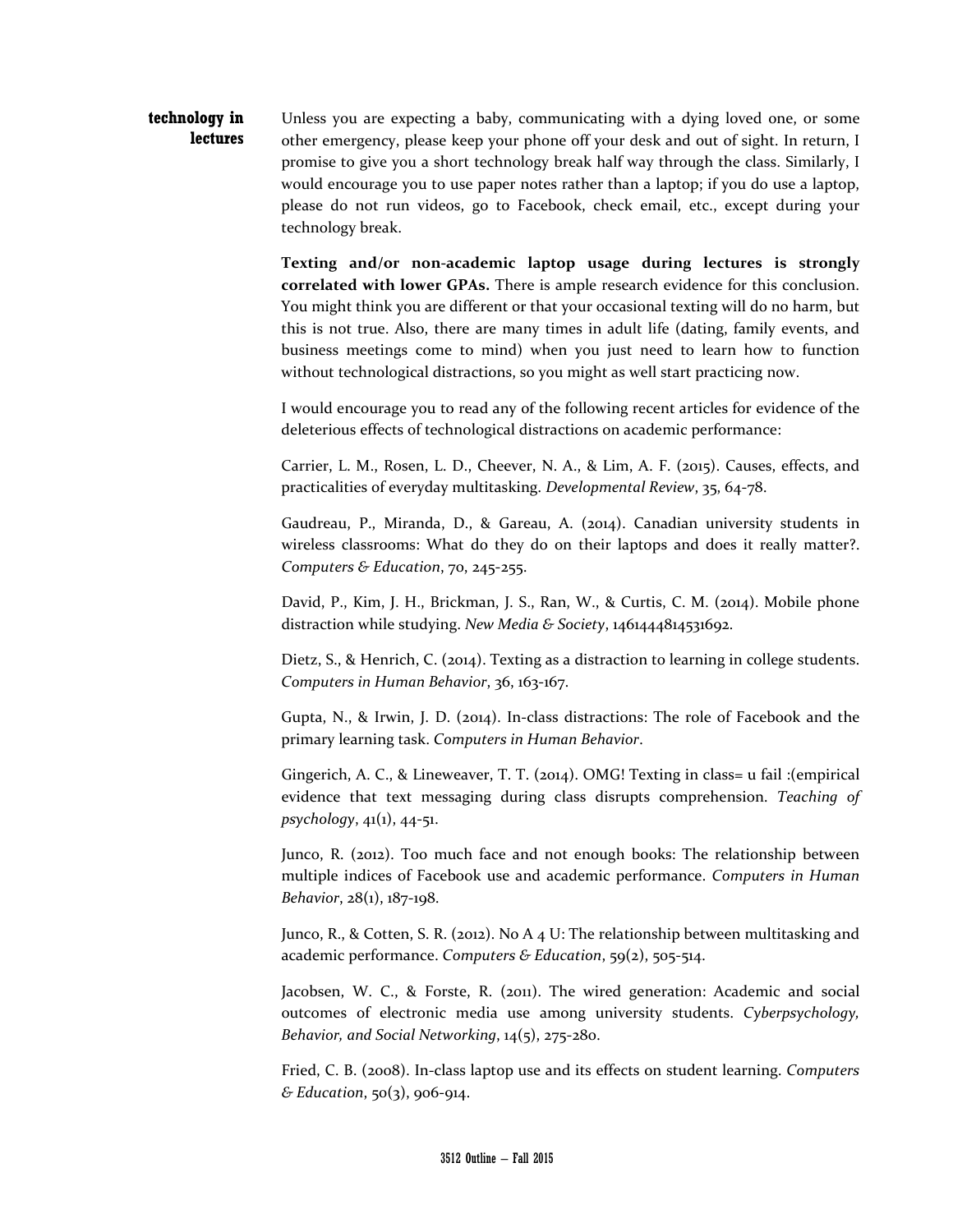**assignments** Assignments will consist of larger applications of the topics covered in lectures. The assignments will normally require several weeks of work and may be broken down into more than one component, e.g. an interface, client scripts, and server scripts.

> **NOTE:** In order to obtain a grade of C or better in the course, you must obtain a minimum of 50% in the overall mark for assignments. Failure to pass the assignment portion of the course will result in a D+ grade or lower for the course, regardless of the marks in the other components.

> Problem solving techniques and skills can only be acquired through practice and through the study of increasingly more difficult problems. The assignments all involve problem solving. It is very important that you understand how you solved the problem, and not just be happy with handing in an assignment that produces the requested results.

> Assignments will be considered late if submitted after the time specified on the assignments. Unless an assignment states otherwise, it will be accepted up to two days late; however, 10% will be deducted for being late (even for part of a day late). Assignments will not be accepted more than two days late. This includes weekends, so if an assignment is due Friday at 12:00 p.m. then Sunday at 12:00 p.m. is the latest it can be handed in. Start your work early and schedule adequate time for completion.

## **computer facilities** Assignments will be created using PHP and Javascript. The computers are located in B215.

You are responsible for the security of your computer account. Choose a password that cannot be easily guessed by others and keep it confidential.

The course library will be used for distributing assignments, solutions and supplementary material as necessary. As well, class and lab material may be available at the course website: http://www.randyconnolly.com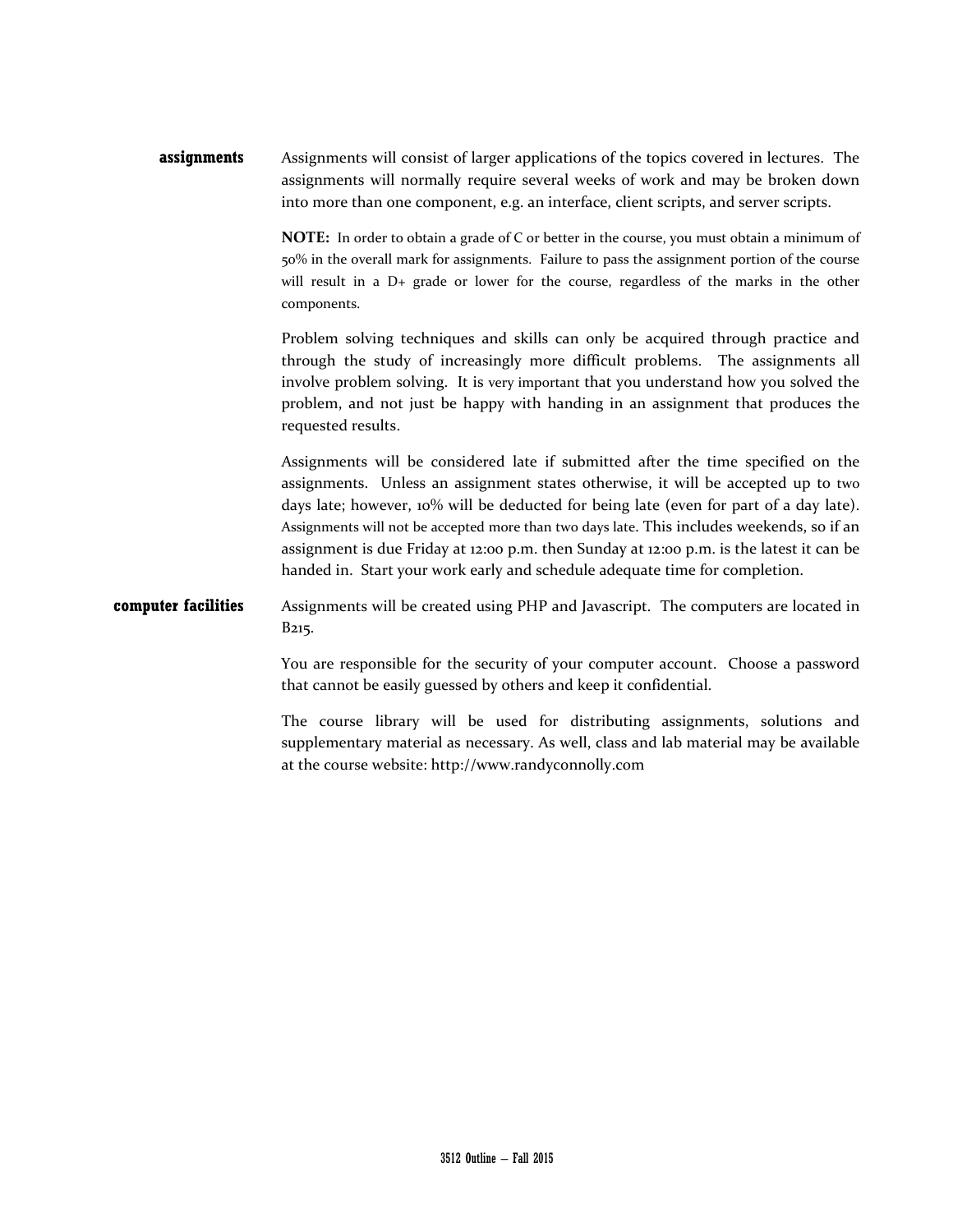**cheating** It is expected that all work handed in by a student will be original work that has been done by the individual. If it is not, then this act of intellectual dishonesty will be dealt with severely. An *Academic Dishonesty Incident Report* will be filed with the Office of Student Conduct. If a record of previous academic dishonesty is established, the case will be forwarded to the Academic Integrity Board. The complete process is described in Mount Royal's *Code of Student Conduct.* 

> Normally, the sanction for any student accused of cheating will be zero on the assignment (in the case of one student giving part of his/her assignment to another student, both students are considered to be cheating). Sanctions for further incidents of cheating by the same student will be reviewed by the Academic Integrity Board and may ultimately result in expulsion from the College.

> While students are expected to work reasonably independently, we do not expect you to work in isolation. Often you learn best when working with others on an assignment. So what degree of collaboration is expected and, indeed, encouraged, and what is deemed to be cheating?

> In general, we encourage things like bouncing ideas off one another, discussing which of two alternate solutions might be better (and why), and getting another's ideas on how to resolve a difficulty that you have already spent time on. You should not be working so closely together that someone else's solution becomes incorporated into your product. These general guidelines apply to **any type** of assignment. Some more detailed guidelines for programming assignments follow.

> When you get to the point of writing the actual program, you must work independently. It is **NOT** acceptable to be coding with others. Write your program by taking your design, possibly fleshing out some details, and writing the code in the appropriate programming language. If you have difficulty with a certain statement, check your notes or your text. If you are still having problems with the code, then you can ask others for help. However, you must master the language as quickly as possible, and not rely on others. When testing the program, if you are having problems with a section and have spent some time trying to find the problem yourself, it is a good idea to ask others if they can help you. Other people will often see errors that you cannot see because you are too close to your solution – that is, you no longer see it clearly. Don't forget that if you need help at any time, the Instructional Assistant and your Instructor are available.

> When complete, two students' programs should be essentially independent of one another. Each student should have attempted each step of the problem solving method alone before discussing it with others. In this way you can develop your own skills, while still learning from (and helping) others.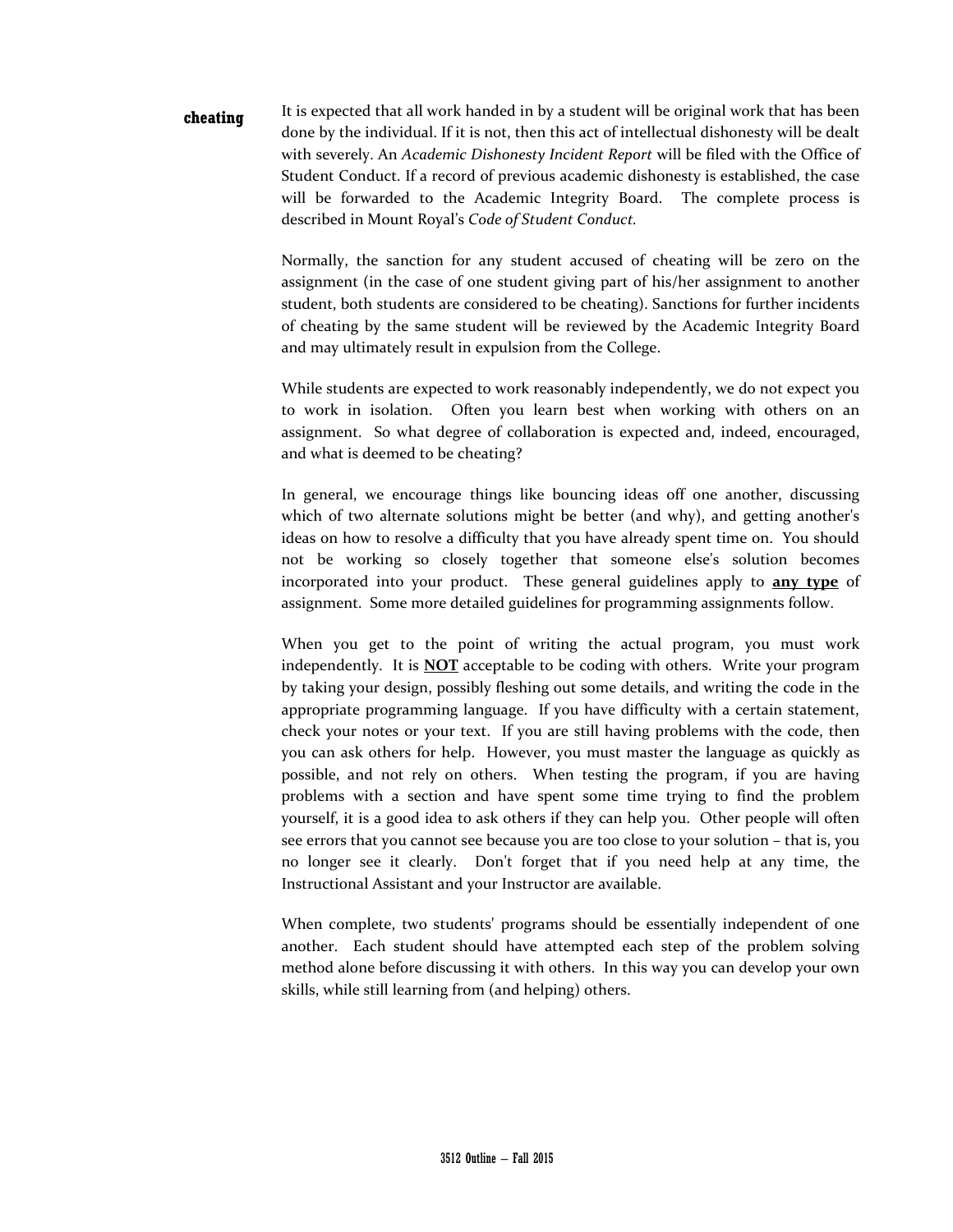#### **general department policy** Students are responsible for attendance at all lectures and labs, for completion of assignments in open lab time, and for requesting assistance from their instructor or from the instructional assistant when they are having difficulty with the course material.

If this course is a prerequisite for other courses, the minimum grade required in order to take the subsequent course is stated elsewhere in this course outline.

The midterm test dates are indicated in the Assessment section. Should changes become necessary, students will be notified well in advance. Students will not normally be permitted to write a missed test at a later date. If alternative arrangements are possible, they must be made with the instructor prior to the date of the test.

The final examinations will be scheduled by the Registrar during the period from December 12 - December 22, 2015. Do not make any plans for that period until the final examination schedule has been posted.

Programs will be graded for documentation and style, as well as for correctness. All files must be left in the student's directory until the marked program has been returned.

As a rule, the deadline for assignments will not be extended for computer downtime of less than 24 hours; however, this will be at the instructor's discretion. Any exception will be communicated to the class as quickly as possible.

In general, assignments are due at midnight and will be considered late if submitted after that time. Assignments will be accepted up to two days late; however, a penalty of 10% will be deducted, even for a partial day late. Assignments will not be accepted more than two days late. This includes weekends!

Students should familiarize themselves with the College policy on the integrity of student work as described in the Calendar and with the departmental policy on cheating detailed on the attached sheet. Cheating of any form is a serious matter and will be dealt with severely.

The last day for withdrawal from this course is November 20, 2015.

Students should familiarize themselves with the Statement of Student Rights and Responsibilities contained in the College Calendar.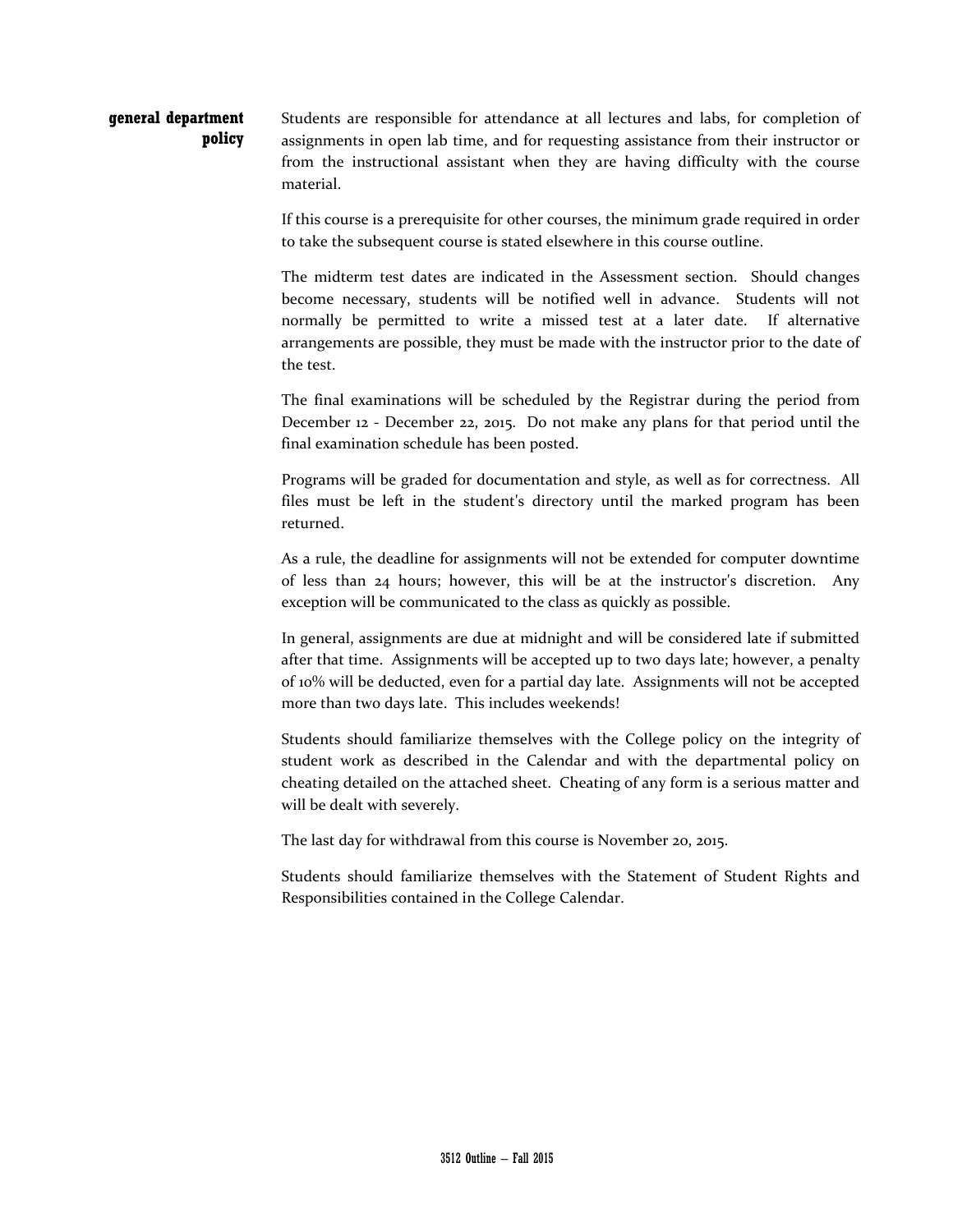#### **educational outcomes** Mount Royal College had identified six college-wide learning outcomes that it believes are critical in order to prepare its graduates for workplace success and a life of continuous learning. Generally speaking, "outcomes" are goals, results, objectives that you should derive from the College, from a program of study, and from a particular course. This course will emphasize the following outcomes:

## **College-Wide Learning Outcomes**

### Computer Literacy

- Knowledge of basic computer concepts and terminology (lectures, exams).
- Competence in basic computer operations and hardware (labs).

Thinking Skills

- Problem-solving (labs, assignments, exams).
- Analytic thinking appropriate to discipline of information systems (labs).

### Communication

- Convey ideas and information through writing and images (labs, assignments).
- ♦ Use available technology as an aid to effective written, verbal, and visual communication (labs, assignments).

### **Course and Discipline Outcomes**

- How server-side technology works.
- Developing with server-side technology.
- Developing with Javascript and JQuery.
- Using databases in web applications.
- Common data models used in blogs, forums, and content management systems.
- Software design in web applications. This includes layered software architectures as well as tiered designs for scalability and reliability.
- Mechanisms for maintaining state in web applications. This is one the most topics in the course since it is the principal difference between web application development and non-web application development.
- Consuming REST and SOAP web services.
- Designing and implementing web security.